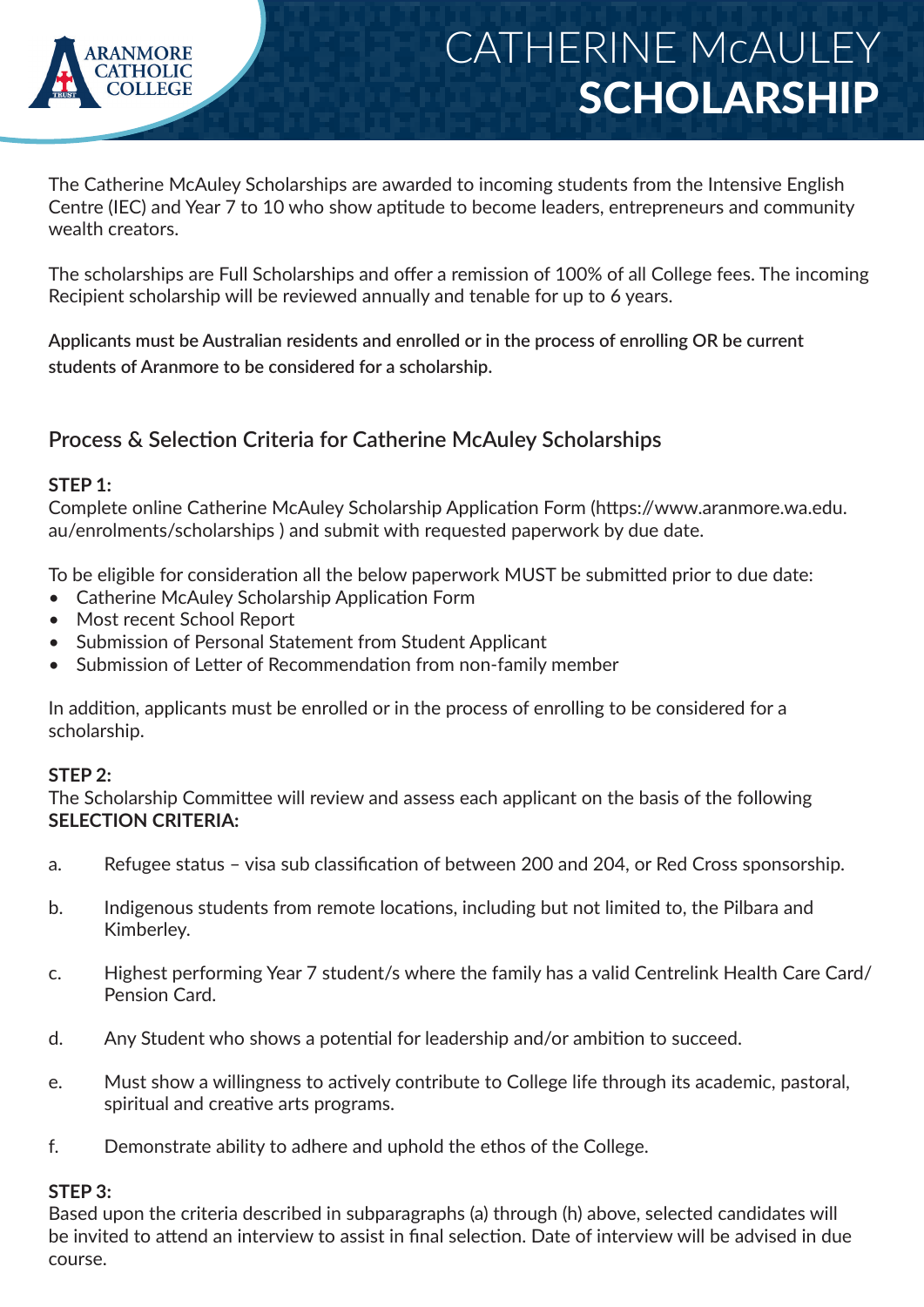

## 2023 CATHERINE McAULEY SCHOLARSHIP APPLICATION FORM

| Name:                                                                                                                                                                            |  |                                                             |                                                                                                                                                                                                                                    |  |  |  |  |  |
|----------------------------------------------------------------------------------------------------------------------------------------------------------------------------------|--|-------------------------------------------------------------|------------------------------------------------------------------------------------------------------------------------------------------------------------------------------------------------------------------------------------|--|--|--|--|--|
|                                                                                                                                                                                  |  |                                                             |                                                                                                                                                                                                                                    |  |  |  |  |  |
|                                                                                                                                                                                  |  |                                                             |                                                                                                                                                                                                                                    |  |  |  |  |  |
|                                                                                                                                                                                  |  | <u> 1989 - Johann Stoff, amerikansk politiker (d. 1989)</u> |                                                                                                                                                                                                                                    |  |  |  |  |  |
|                                                                                                                                                                                  |  |                                                             |                                                                                                                                                                                                                                    |  |  |  |  |  |
| Email:                                                                                                                                                                           |  |                                                             |                                                                                                                                                                                                                                    |  |  |  |  |  |
|                                                                                                                                                                                  |  |                                                             | Father's Name: <u>Example 2008</u> Contract to the Contract of the Contract of the Contract of the Contract of the Contract of the Contract of the Contract of the Contract of the Contract of the Contract of the Contract of the |  |  |  |  |  |
|                                                                                                                                                                                  |  |                                                             |                                                                                                                                                                                                                                    |  |  |  |  |  |
|                                                                                                                                                                                  |  |                                                             |                                                                                                                                                                                                                                    |  |  |  |  |  |
|                                                                                                                                                                                  |  |                                                             |                                                                                                                                                                                                                                    |  |  |  |  |  |
| Please ensure to attach a photocopy of applicant's most recent School Report, Personal Statement (by student<br>applying) & the Letter of Recommendation by a non-family member. |  |                                                             |                                                                                                                                                                                                                                    |  |  |  |  |  |
|                                                                                                                                                                                  |  |                                                             |                                                                                                                                                                                                                                    |  |  |  |  |  |
|                                                                                                                                                                                  |  |                                                             |                                                                                                                                                                                                                                    |  |  |  |  |  |
| Scholarship application should be forwarded with an Enrolment Form (unless previously supplied) to:                                                                              |  |                                                             |                                                                                                                                                                                                                                    |  |  |  |  |  |
| The Principal's Secretary                                                                                                                                                        |  |                                                             |                                                                                                                                                                                                                                    |  |  |  |  |  |
| Aranmore Catholic College                                                                                                                                                        |  |                                                             |                                                                                                                                                                                                                                    |  |  |  |  |  |
| <b>PO Box 223</b>                                                                                                                                                                |  |                                                             |                                                                                                                                                                                                                                    |  |  |  |  |  |
| Leederville WA 6903                                                                                                                                                              |  |                                                             |                                                                                                                                                                                                                                    |  |  |  |  |  |
| or email: Dianne.Bearham@cewa.edu.au                                                                                                                                             |  |                                                             |                                                                                                                                                                                                                                    |  |  |  |  |  |
| The closing date for the Catherine McAuley Scholarships is: 4:00pm, Friday 29 July 2022. No late<br>applications will be accepted.                                               |  |                                                             |                                                                                                                                                                                                                                    |  |  |  |  |  |
|                                                                                                                                                                                  |  |                                                             |                                                                                                                                                                                                                                    |  |  |  |  |  |
|                                                                                                                                                                                  |  |                                                             | CHECKLIST: have you completed & included the following?                                                                                                                                                                            |  |  |  |  |  |
|                                                                                                                                                                                  |  | Slarship Application Docont School Doport                   | Enrolmont Information Form                                                                                                                                                                                                         |  |  |  |  |  |

Scholarship Application Form

Recent School Report, Student's Personal Statement & Letter of Recommendation

Enrolment Information F (unless previously supplied/ currently enrolled applicant)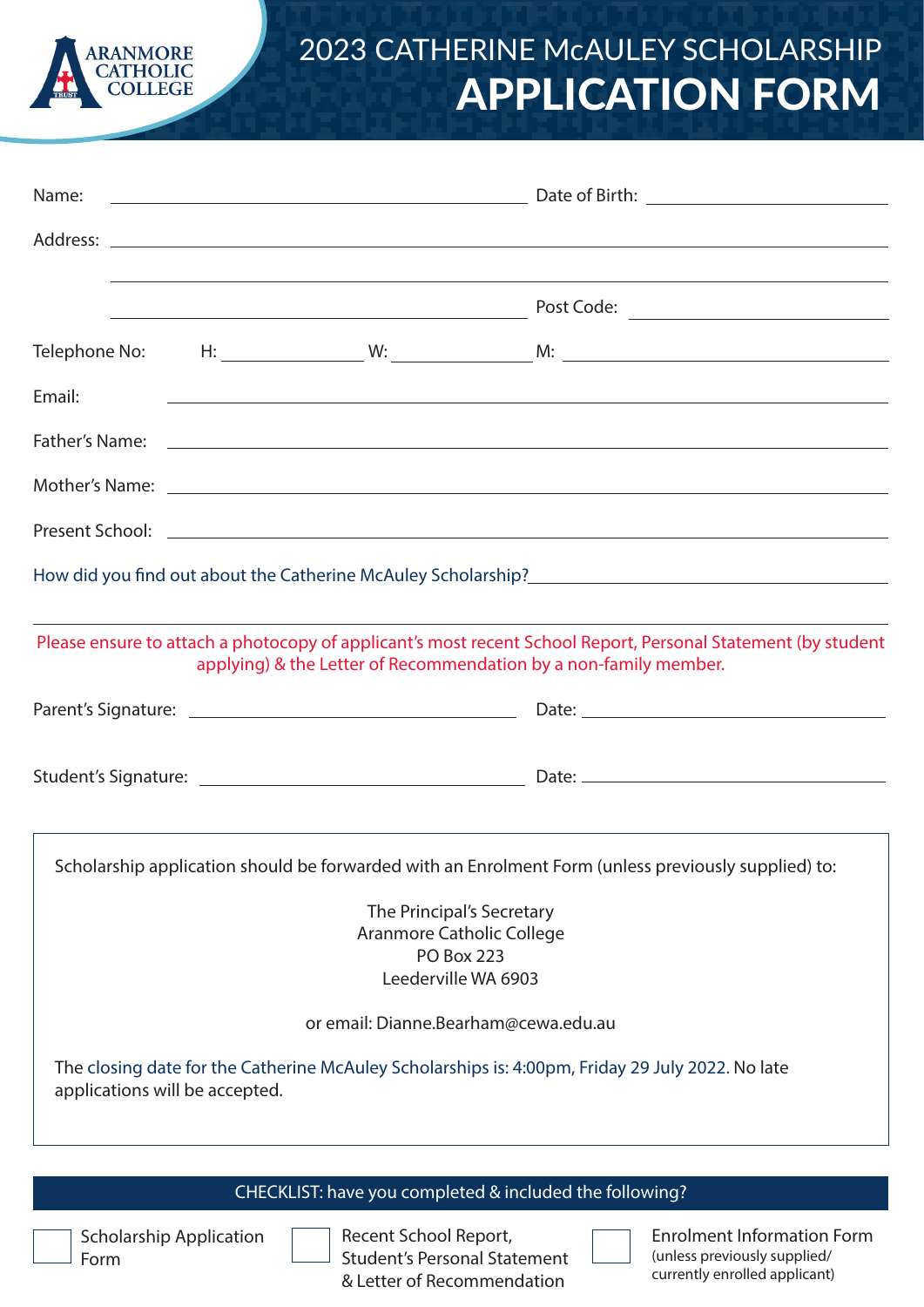

## STUDENT'S PERSONAL STATEMENT

With a brief reference to the SELCETION CRITERIA, please write a statement on why you are interested and deserving of the Catherine McAuley Scholarship. Please write about your past or current leadership roles and experiences and your plans for the future. Please tell us how receiving the Catherine McAuley Scholarship will help you achieve your goals for the future.